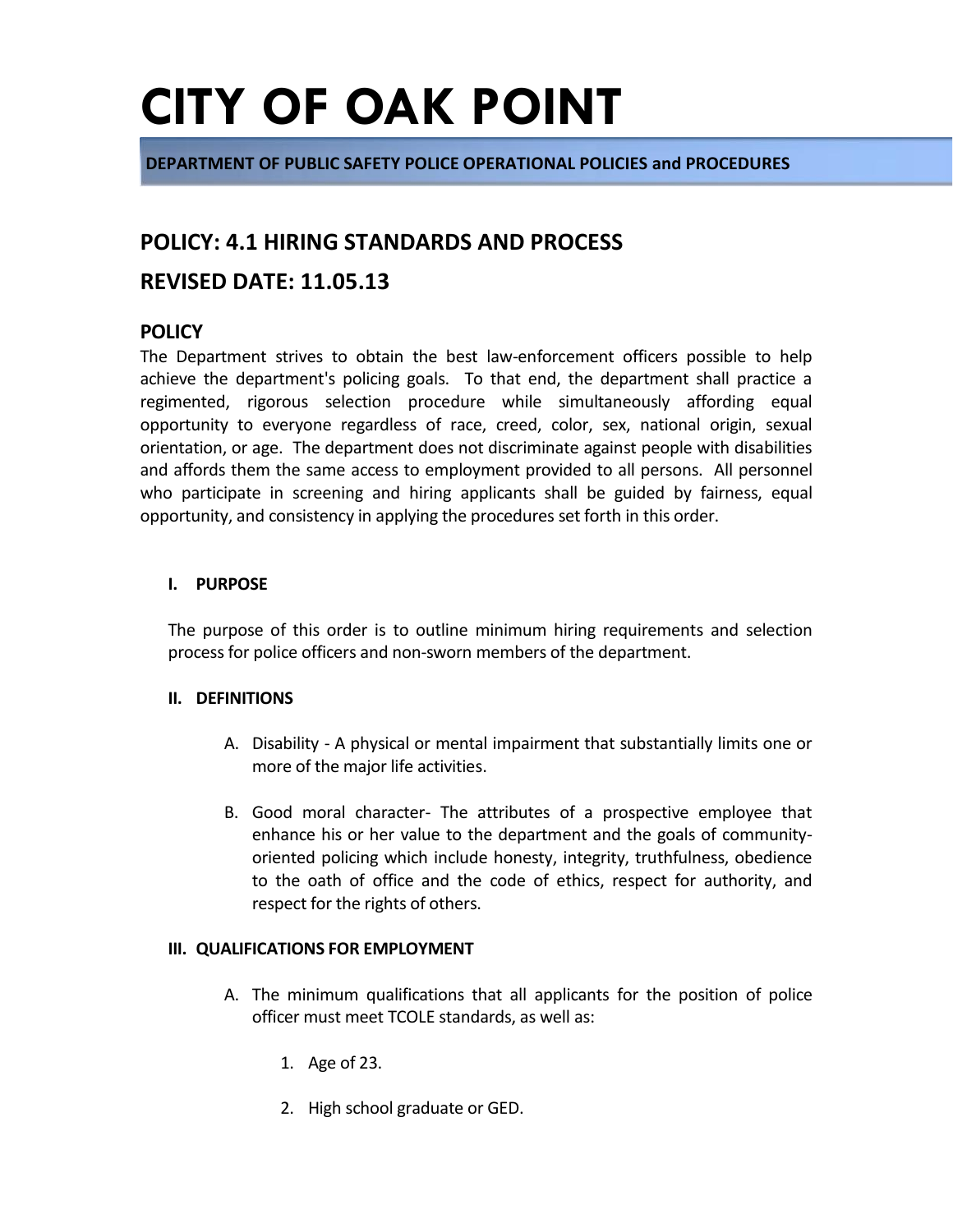### **DEPARTMENT OF PUBLIC SAFETY POLICE OPERATIONAL POLICIES and PROCEDURES**

- 3. Pass a written examination.
- 4. Pass a background investigation which includes the following:
	- a. Personal and family history;
	- b. Credit history, including current creditors;
	- c. Education, including all schools attended and degrees or certificates obtained;
	- d. All residences for the past ten years;
	- e. Comprehensive employment history;
	- f. A fingerprint-based criminal history search, including all arrests, locations, dates, and dispositions;
	- g. Traffic summonses and accidents, and
	- h. An inquiry of family, friends, and associates as to character and reputation, plus an informal interview with the applicant's spouse or "significant other," as well as exspouses.
- 5. Pass a polygraph test
- 6. Pass an oral interview.
- 7. Pass a physical examination, psychological screening, and drug test.
- 8. Be of good moral character.
	- a. Good moral character is determined by a favorable report following the comprehensive background investigation. The interview shall be employed to help evaluate good moral character. Good moral character ensures compatibility with the department's community-oriented policing goals.
- 9. Any other standards set by law or by policy of the city

#### **IV. DISQUALIFIERS FOR EMPLOYMENT**

The following are absolute disqualifiers for employment as a sworn officer.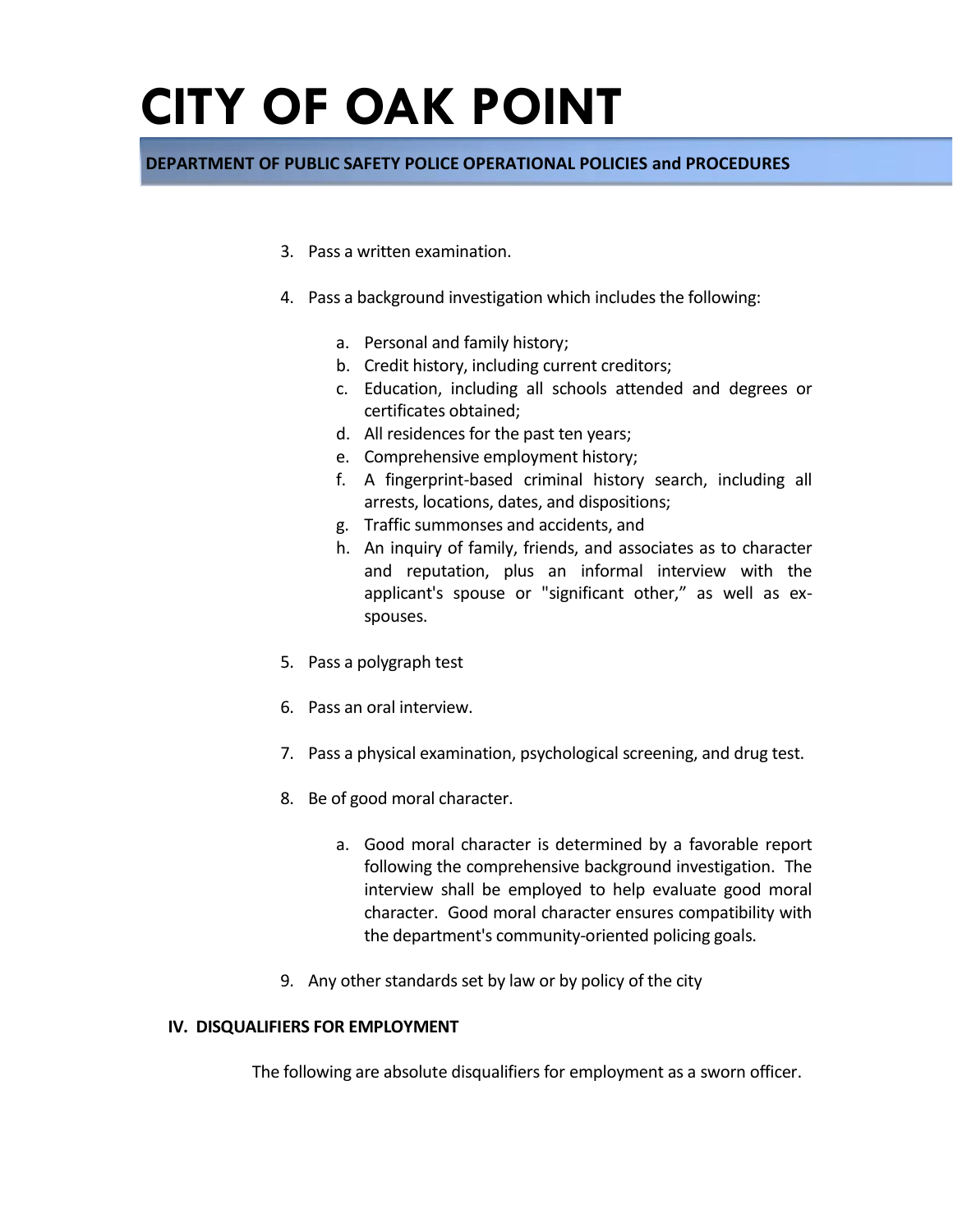### **DEPARTMENT OF PUBLIC SAFETY POLICE OPERATIONAL POLICIES and PROCEDURES**

- 1. Conviction or admission of any felony.
- 2. Conviction of any Class A or B misdemeanor in the past 10 years.
- 3. Conviction or admission of any illegal drug use within the past 5 years, or use of marijuana within the past 5 years.
- 4. Conviction of family violence.
- 5. Dishonorable discharge from the military.

#### **V. APPLICATION PROCESS FOR SWORN**

- A. The applicant must complete the following:
	- 1. Complete a written city application and personal history statement and submit it to the Director. Copies of the following documents will also be submitted:
		- a. Birth Certificate
		- b. Driver's License
		- c. High School Diploma or transcript, or GED certificate.
		- d. Credit report dated no more than 90 days prior
		- e. Any college transcripts
		- f. Copy of military discharge papers
	- 2. Arrange with the Director to take the written test and appear for other selection process steps.

#### **VI. SELECTION PROCESS FOR SWORN**

- A. The Director, or designee, will review the application and documents for basic qualifications. If basic qualifications appear to be met and an opening exists, the Director assigns a sergeant to conduct a preliminary review of the candidate and schedules appropriate testing. If no opening exists, the application will be placed in a file to await an opening. When an opening occurs, the applicant will be contacted to determine if they are still interested in the position.
- B. The Sergeant assigned to conduct a preliminary review of the applicant shall perform the following:
	- 1. Obtain the applicant's driving record from DPS.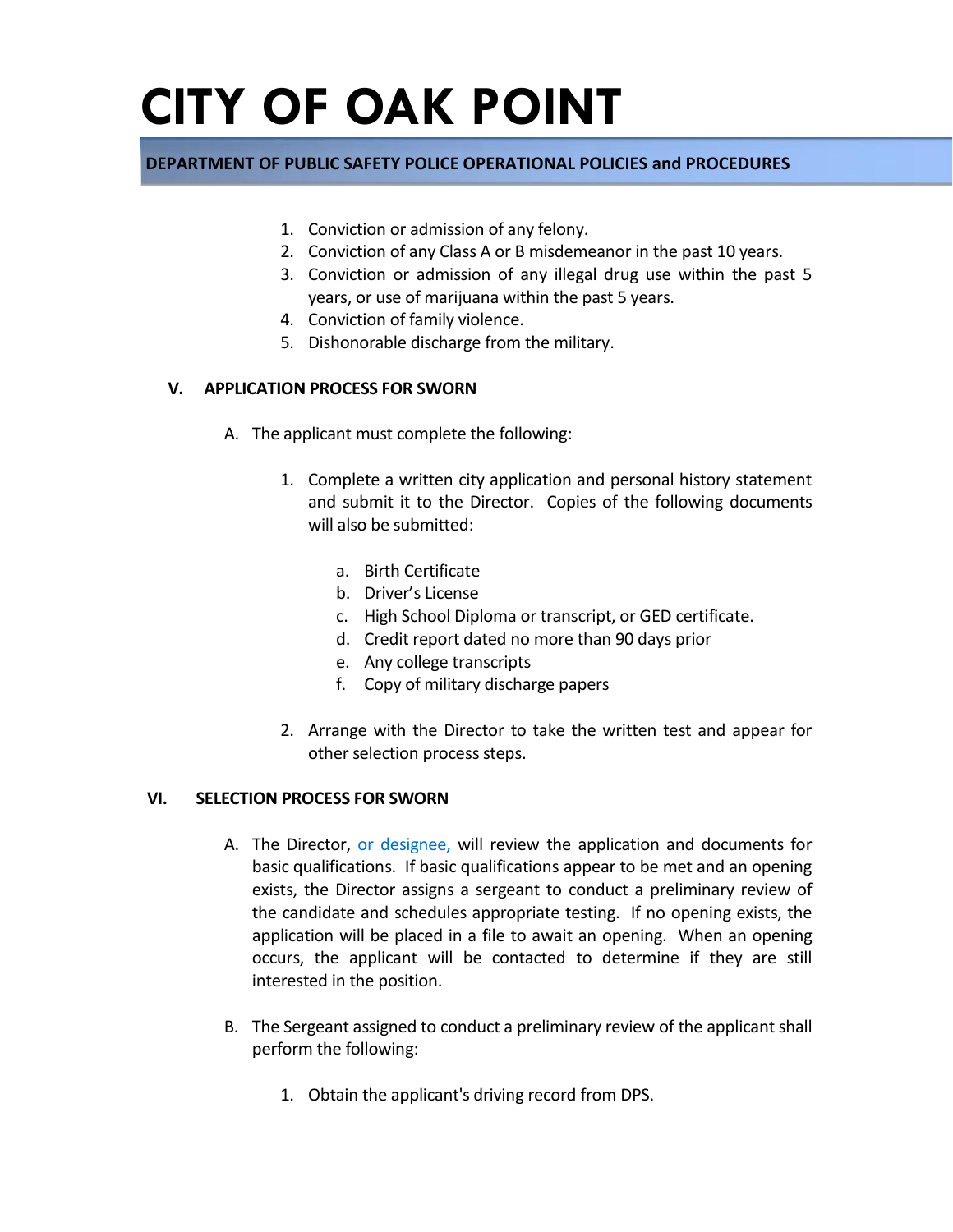### **DEPARTMENT OF PUBLIC SAFETY POLICE OPERATIONAL POLICIES and PROCEDURES**

- 2. Have the applicant sign information release forms.
- 3. If the applicant has recently lived outside the county, request records checks through agencies in the applicant's previous communities.
- 4. Obtain an NCIC/TCIC criminal history check.
- 5. Administer the written examination.
	- a. The written exam includes a comprehensive reading/writing component. The applicant must achieve a score of not less than the minimum score established for the test. The department shall maintain examination results.
- 6. If more than one applicant is given the written test at the same time, the results are assembled with the highest grade first and submitted to the interview board. The Interview board consists of the Director and two other departmental members. The candidate is graded on an applicant interview sheet and either passes or fails the interview.
- 7. Those passing the interview will then be considered for conditional offers of employment. The applicant's packages will be forwarded to the Director for offering employment.
- C. The Director will meet with the applicant who best meets the need of the department and conducts a detailed interview with the candidate. If he approves, he will issue the candidate a Conditional Offer of Employment. A copy will be given to the applicant. The Offer of Employment is conditional upon passing:
	- 1. A polygraph examination
	- 2. A physical and drug screen, and
	- 3. A psychological screen
- D. After a conditional offer of employment is made, the officer assigned to conduct the background investigation may question the applicant regarding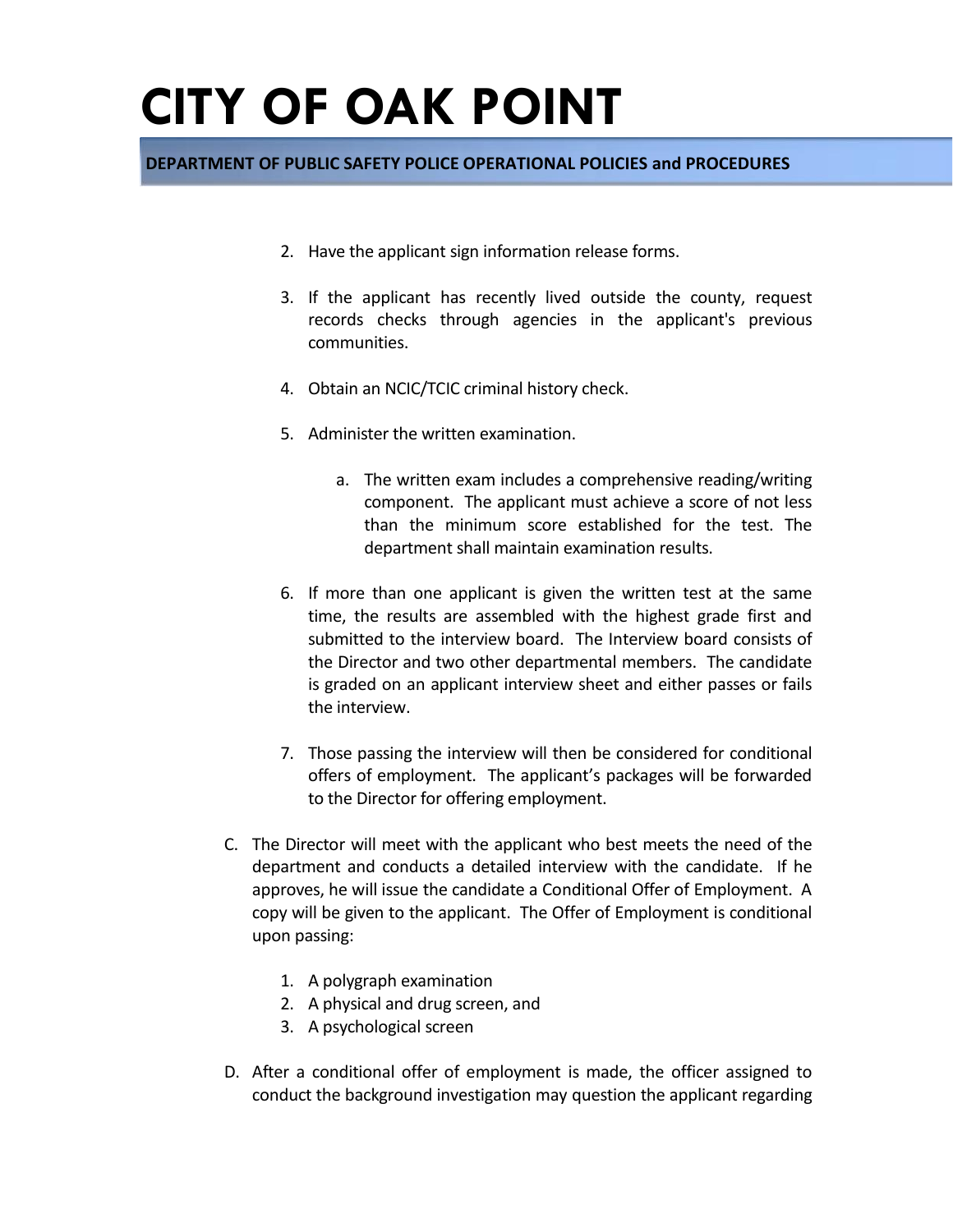#### **DEPARTMENT OF PUBLIC SAFETY POLICE OPERATIONAL POLICIES and PROCEDURES**

his or her prior medical problems including any worker's compensation claims and conditions. The officer will then conduct a detailed background investigation. He shall also schedule the applicant for any further testing.

- E. The background shall include contact all former law enforcement employers.
- F. The polygraph examination will be conducted by an operator certified and licensed by the State of Texas to conduct polygraph examinations.
- G. Upon completion of all testing and the background investigation, the applicants file will be returned to the Director for the final decision.
	- 1. Following a medical examination, an offer of employment may be withdrawn if the applicant is incapable of performing the core job functions for the position or poses a "direct threat" in the workplace (per EEOC guidelines, "a significant risk of substantial harm to the individual or others that cannot be eliminated or reduced . . . through reasonable accommodation"). The Director must base the threat on medical knowledge, not just speculation.
- H. If the individual is approved for hire, the Chief will make all the necessary arrangements for processing a new employee. If the individual is not selected, a letter will be sent to the applicant advising him or her that the Conditional Offer of Employment has been withdrawn and the reason stated plainly.
- I. Unsuccessful applicants, that do not have permanent disqualifiers, may reapply after one year from the date of last application if a vacancy exists.
- J. Lateral entry.
	- 1. A licensed officer from another Texas agency must meet the same criteria set forth above.
	- 2. The employee assigned to investigate the applicant shall ensure that an applicant with prior law-enforcement experience has not had his or her licenses suspended or revoked. A query will be made to the Texas Commission on Law Enforcement to determine all other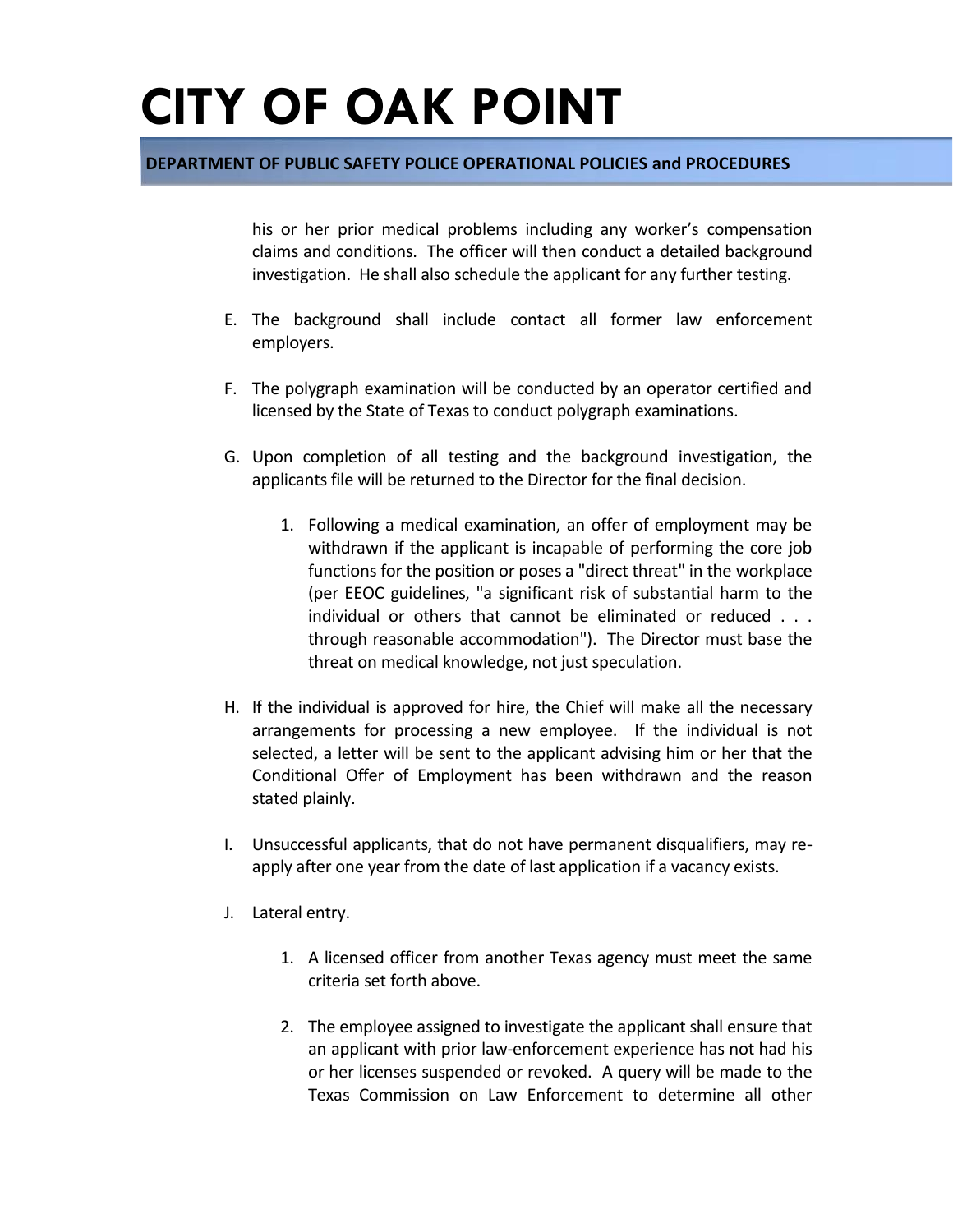#### **DEPARTMENT OF PUBLIC SAFETY POLICE OPERATIONAL POLICIES and PROCEDURES**

agencies where the licensee has worked. These agencies will be contacted before completion of the background to determine work history and any significant details of their employment.

#### **VII. PERSONNEL RECORDS**

- A. For each employee, the department maintains a personnel file. This file contains the background investigation package, a copy of all forms completed during the hiring process, all evaluations, disciplinary action amounting to a written reprimand or higher, leave/attendance record, and assignments. The original of the officer's background investigation and all selection materials is sealed in an envelope in this file and is confidential. All TCLEOSE required documents are maintained in this file.
- B. The Director maintains and controls all personnel records. The department complies with the records retention schedule set by state law and city policy.
- C. Employees may review their records at any reasonable time upon request. The Director may release a copy of a record from file upon obtaining a signed authorization from the employee.
- D. All personnel records are considered confidential, sensitive information available for review to supervisory or investigative personnel who have a need, as determined by the Director.
- E. If the Director deems it necessary to include derogatory information in a personnel file, he/she shall notify the employee of the fact in writing. The employee may protest the inclusion of such information in writing to the Director Probationary employees have no right of protest in such matters.
- F. Personnel records are permanent property of the department.
- G. Officers from the department may terminate employment and seek a lateral hire with another agency. Requests for employment information on these officers shall be referred to the Director. The Director shall disclose the employee's performance record consistent with current law.